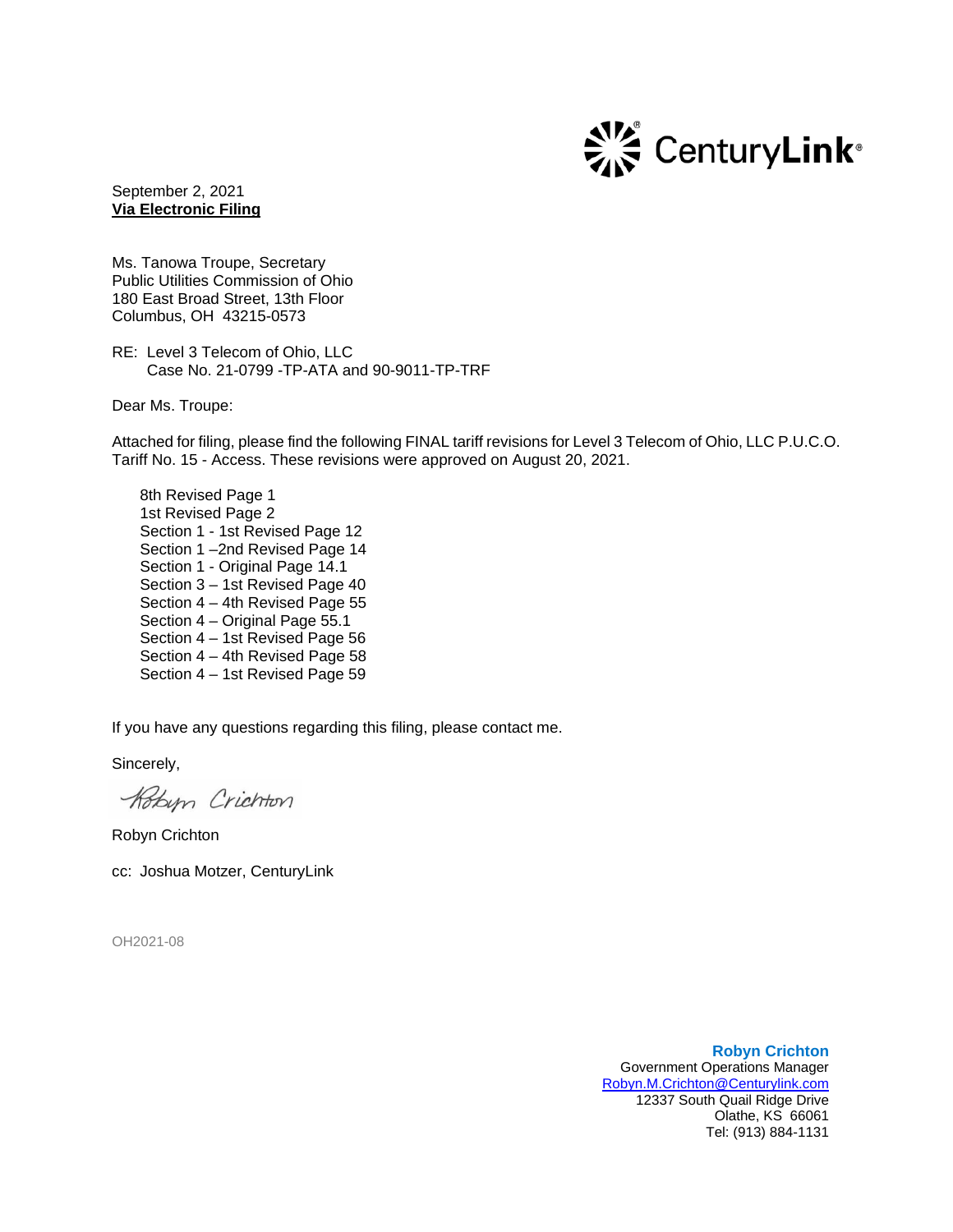#### **RESERVED** (C)

(D)

(D)

Case No. 21-0799 -TP-ATA and 90-9011-TP-TRF<br>Issued by: General Counsel, Public Policy and General Counsel, Public Policy and Compliance 1025 Eldorado Boulevard Broomfield, CO 80021 **OH2021-08**

Issued: August 20, 2021 Effective: August 20, 2021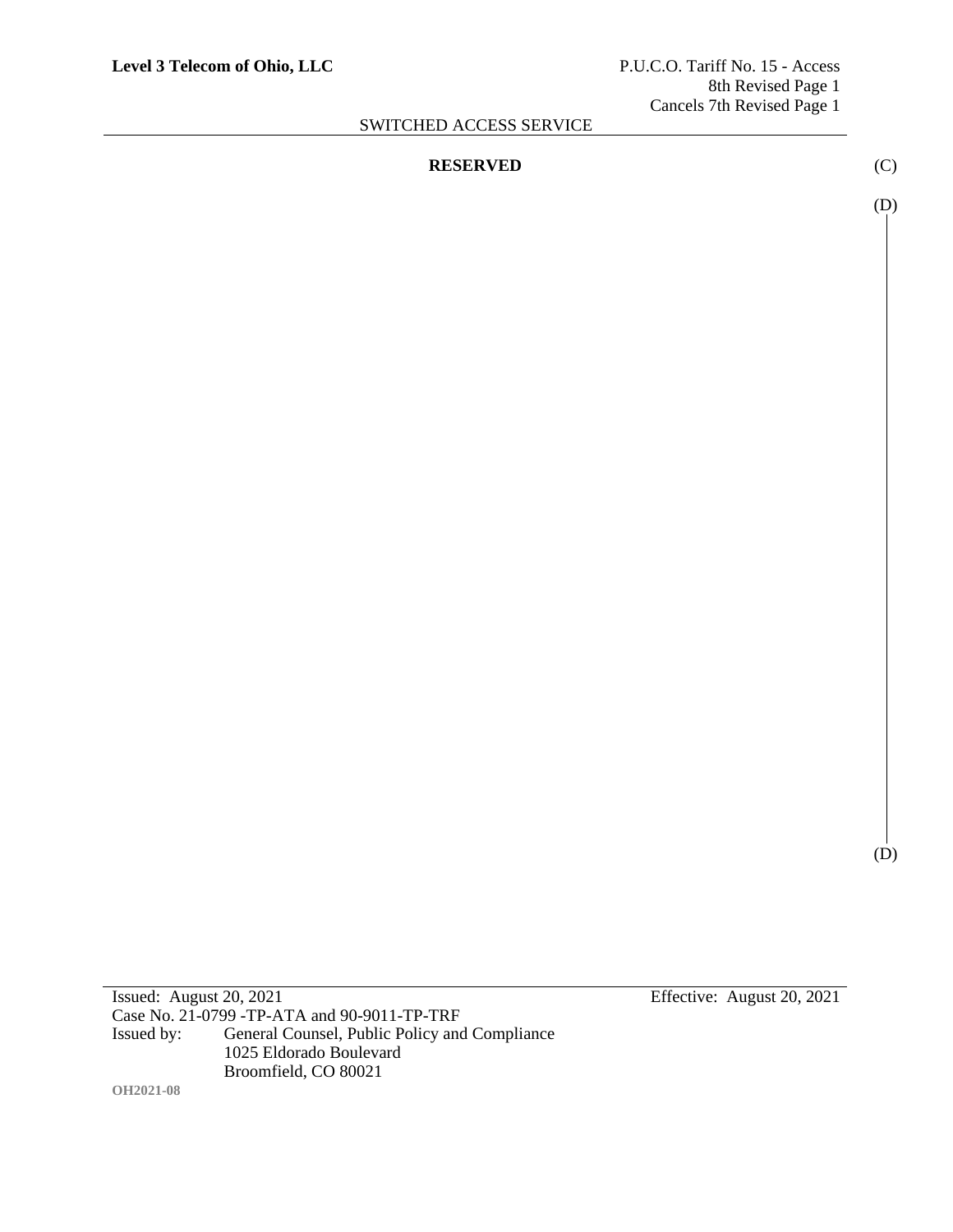#### TABLE OF CONTENTS

| <b>RESERVED</b>                                         | Page           | (C) |
|---------------------------------------------------------|----------------|-----|
| <b>TABLE OF CONTENTS</b>                                | 2              |     |
| <b>SUBJECT INDEX</b>                                    | 3              |     |
| <b>EXPLANATION OF SYMBOLS</b>                           | $\overline{4}$ |     |
| <b>TARIFF FORMAT</b>                                    | 5              |     |
| <b>APPLICATION OF TARIFF</b>                            | 6              |     |
| <b>SECTION 1 - ABBREVIATIONS AND DEFINITIONS</b>        | 7              |     |
| <b>SECTION 2 - TERMS AND CONDITIONS</b>                 | 15             |     |
| <b>SECTION 3 - SWITCHED ACCESS SERVICE</b>              | 40             |     |
| <b>SECTION 4 - RATES AND CHARGES</b>                    | 54             |     |
| <b>SECTION 5 - TELECOMMUNICATIONS SERVICES PRIORITY</b> | 61             |     |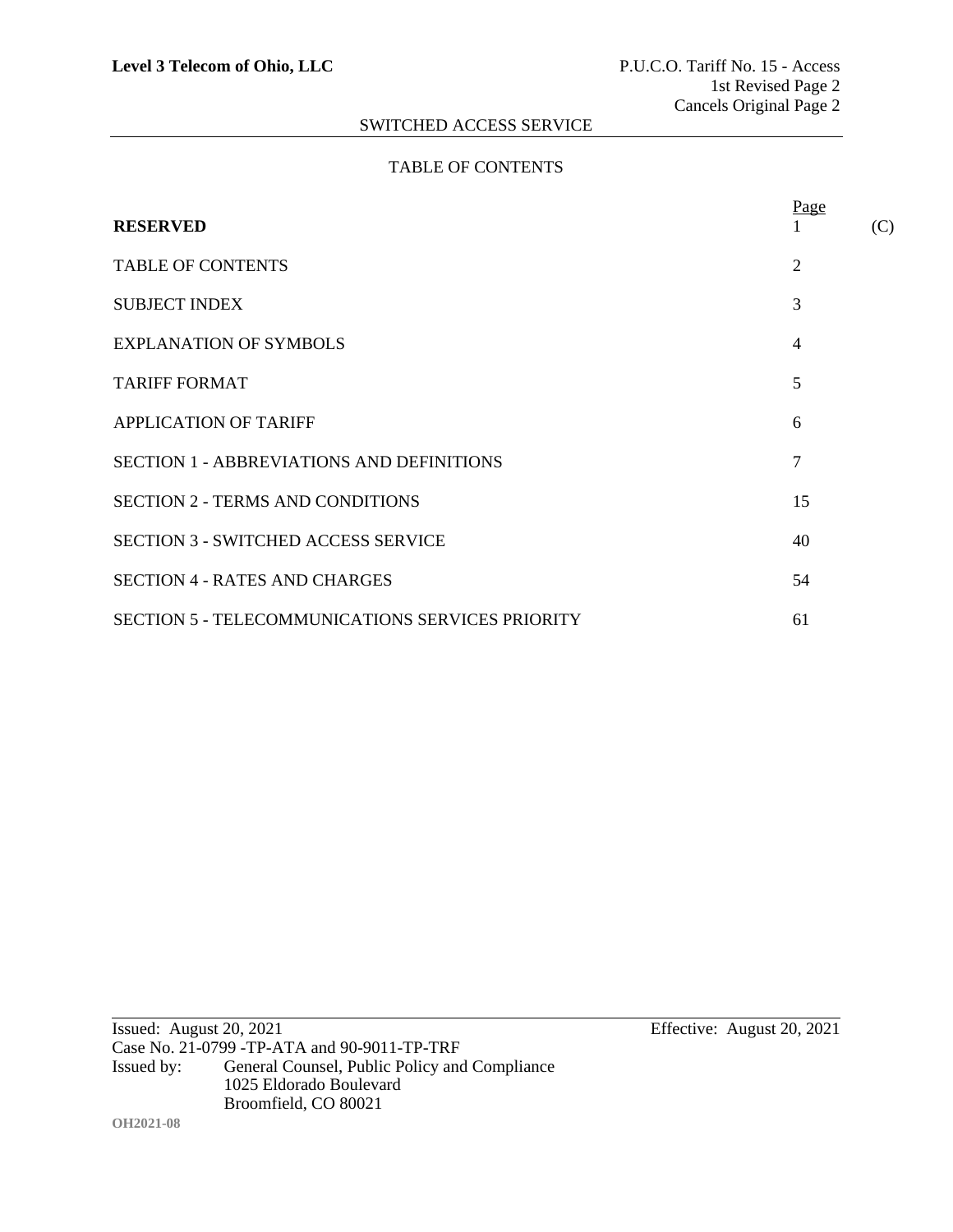#### SECTION 1 - ABBREVIATIONS AND DEFINITIONS, (CONT'D.)

Nonrecurring Charges - The one-time initial charges for services or facilities, including but not limited to charges for construction, installation, or special fees.

#### **Non-Toll Free: All calls that are not toll free (8YY) as established by the FCC's 8YY Access Charge Reform Order (FCC 20-143) released on October 9, 2020.** (N) (N)

OC-12 - A high capacity channel for full duplex, synchronous, optic transmission of digital signals based on the SONET Standard at a rate of 622.08 Mbps.

OC-3 - A high capacity channel for full duplex, synchronous, optic transmission of digital signals based on the SONET Standard at a rate of 155.52 Mbps.

Off-Hook - The active condition of switched access or a telephone exchange service line.

Off-Net - A Customer is considered to be Off-Net when its point of presence is not served by the same Hub in which the Company's Local Switching Center, which is providing service to the Customer, is located.

On-Hook - The idle condition of switched access or a telephone exchange service line.

On-Net - A Customer is considered to be On-Net when its point of presence is served by the same Hub in which the Company's Local Switching Center, which is providing service to the Customer, is located.

Originating Direction - The use of Switched Access Service for the origination of calls from an end user or Customer premises to an IXC premises or to another Local Exchange Carrier or CMRS provider.

Out of Band Signaling - An exchange access signaling feature which allows Customers to exchange call control and signaling information over a communications path which is separate from the message path.

Point of Presence (POP) - Location where the Customer maintains a facility for purposes of interconnecting to the Company's network.

Point of Termination - The point of demarcation within a Customer-designated premises at which the Company's responsibility for the provision of access service ends. The point of demarcation is the point of interconnection between Company communications facilities and Customer-provided facilities as described in Part 68 of the Federal Communications Commission's Rules & Regulations.

Premises - The physical space designated by a Customer or Authorized User for the termination of the Company's service.

| Issued: August $20, 2021$ |                                               | Effective: August 20, 2021 |
|---------------------------|-----------------------------------------------|----------------------------|
|                           | Case No. 21-0799 - TP-ATA and 90-9011-TP-TRF  |                            |
| Issued by:                | General Counsel, Public Policy and Compliance |                            |
|                           | 1025 Eldorado Boulevard                       |                            |
|                           | Broomfield, CO 80021                          |                            |

**OH2021-08**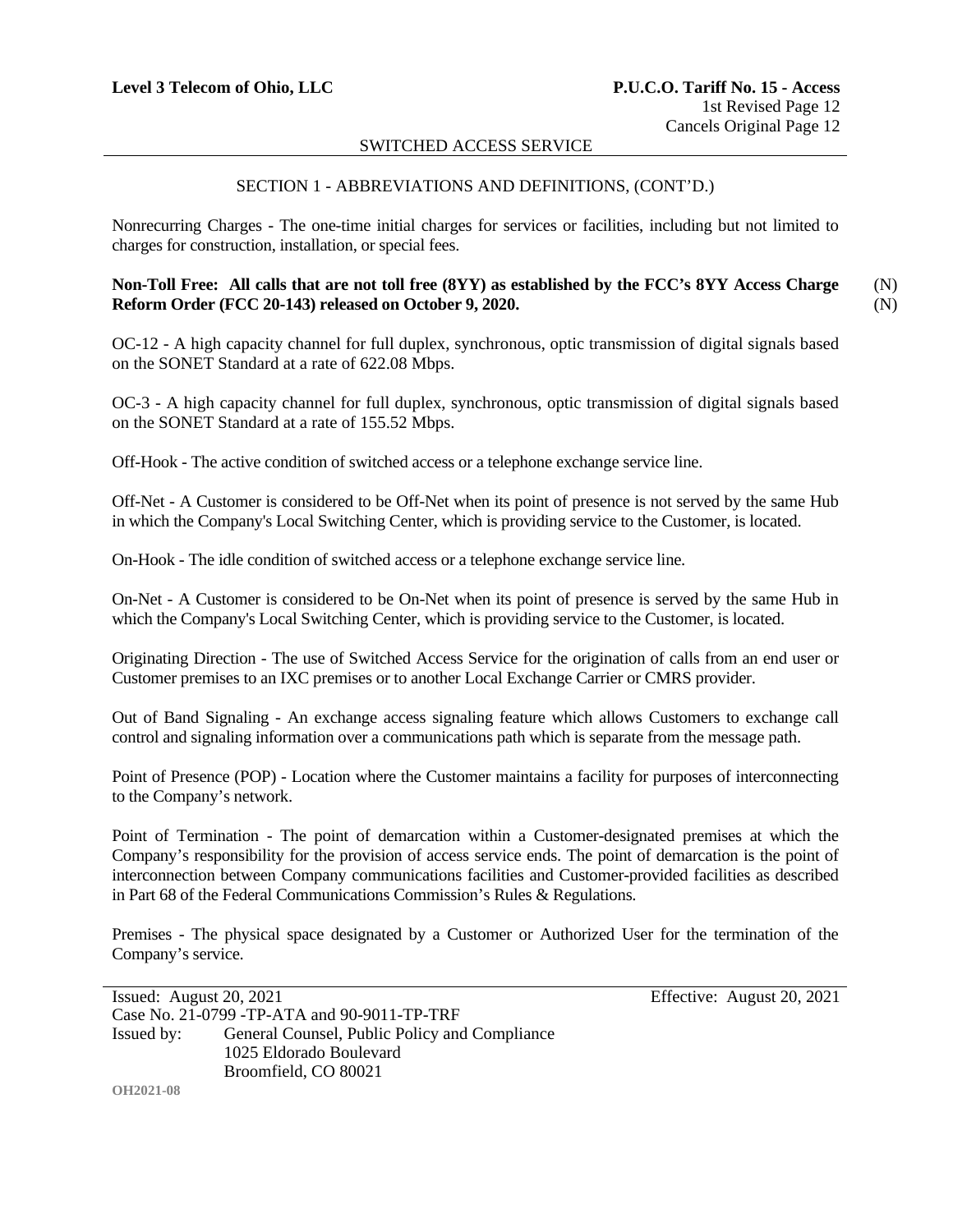#### SECTION 1 - ABBREVIATIONS AND DEFINITIONS, (CONT'D.)

Signaling Transfer Point Access - Allows the Customer to access a specialized switch which provides SS7 network access and performs SS7 messaging routing and screening.

Term Agreement - A method of purchasing the Company's services whereby the Customer agrees to purchase service between specific locations for a specified and mutually agreed upon length of time.

Terminal Equipment - Telecommunications devices, apparatus and associated wiring on the Customerdesignated premises.

Terminating Direction - The use of Access Service for the completion of calls from an IXC or Carrier premises to an end user or Customer premises.

Time Division Multiplexing (TDM) – A method of transmitting and receiving voice signals over the Public Switched Telephone Network (PSTN).

**Toll Free Code (TFC): The term "Toll Free Code" denotes a three-digit Numbering Plan Area (NPA) or Area Code that is specifically assigned by the telecommunications industry for use by Telecommunications Service Providers in the provision of telephone numbers that, unlike traditional telephone numbers and calls, when dialed are toll free to the originating caller. The specific codes assigned and used, or reserved for use, for this purpose are 800, 822, 833, 844, 855, 866, 877, and 888.** (N)

Toll VoIP-PSTN Traffic – The Customer interexchange traffic exchanged in time division multiplexing ("TDM") format that originates and/or terminates in Internet Protocol ("IP") format. Traffic originates and/or terminates in IP format if it originates from and/or terminates to an end user customer of a service that requires Internet Protocol compatible customer premises equipment.

(M)

(M)

(M) Material moved to Original Page 14.1

Issued: August 20, 2021 Effective: August 20, 2021 Case No. 21-0799 -TP-ATA and 90-9011-TP-TRF Issued by: General Counsel, Public Policy and Compliance 1025 Eldorado Boulevard Broomfield, CO 80021

**OH2021-08**

(N)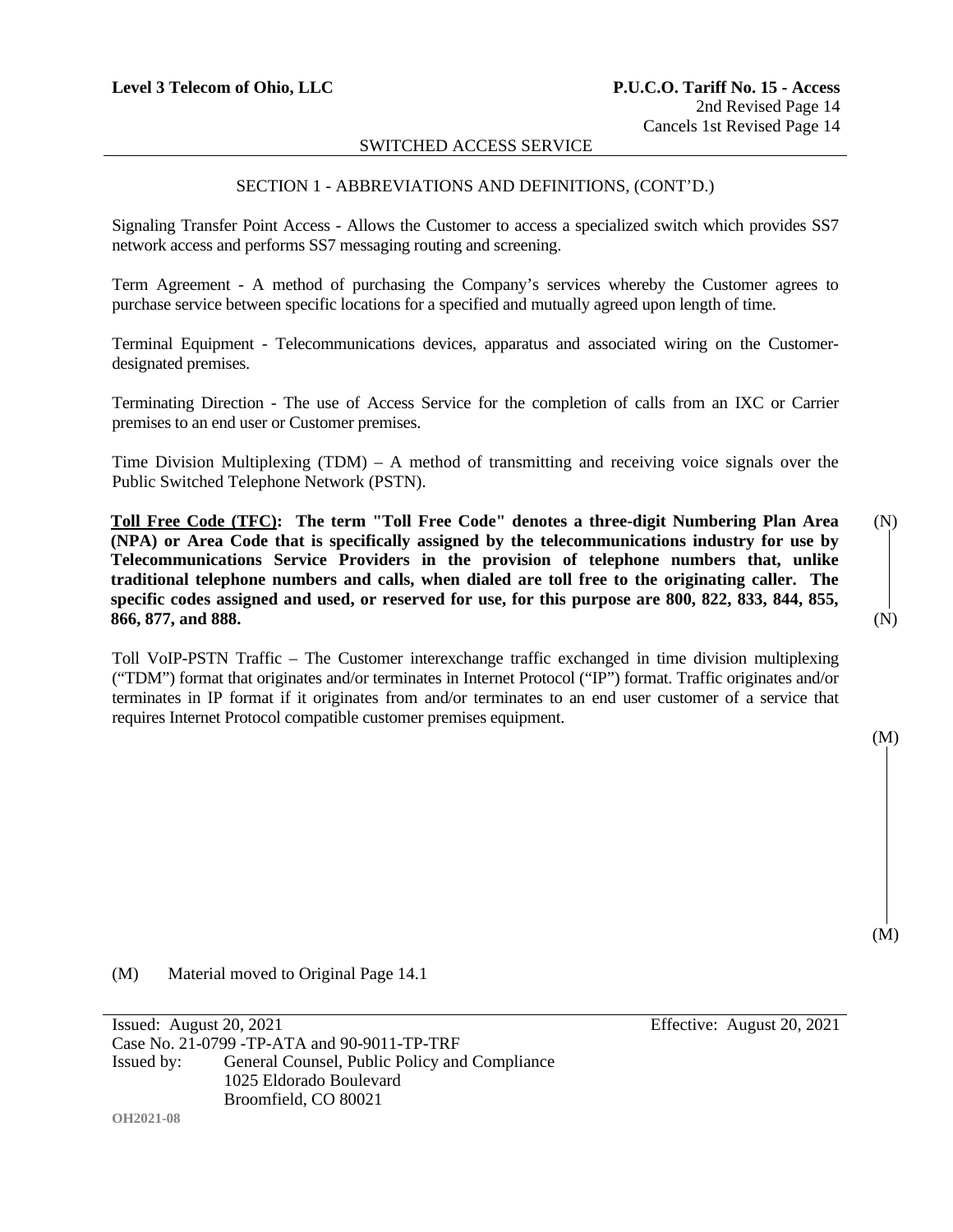Original Page 14.1

#### SWITCHED ACCESS SERVICE

#### SECTION 1 - ABBREVIATIONS AND DEFINITIONS, (CONT'D.)

Transmission Path - An electrical path capable of transmitting signals within the range of the service offering. A transmission path is comprised of physical or derived facilities consisting of any form or configuration of plant used in the telecommunications industry. (M)

Trunk - A communications path connecting two switching systems in a network, used in the establishment of an end-to-end connection.

Trunk Group - A set of trunks which are traffic engineered as a unit for the establishment of connections between switching systems in which all of the communications paths are interchangeable.

VoIP Service – Transmission of communication by aid of wire, cable, radio, or other like connection using Voice Over Internet Protocol that is originated or terminated in Internet Protocol (IP) format. VoIP Services are those services that require the use of IP compatible customer premises equipment.

Wire Center - A physical location in which one or more central offices, used for the provision of exchange services, are located.

(M) Material moved from 2nd Revised Page 14.

Issued: August 20, 2021 Effective: August 20, 2021 Case No. 21-0799 -TP-ATA and 90-9011-TP-TRF Issued by: General Counsel, Public Policy and Compliance 1025 Eldorado Boulevard Broomfield, CO 80021

**OH2021-08**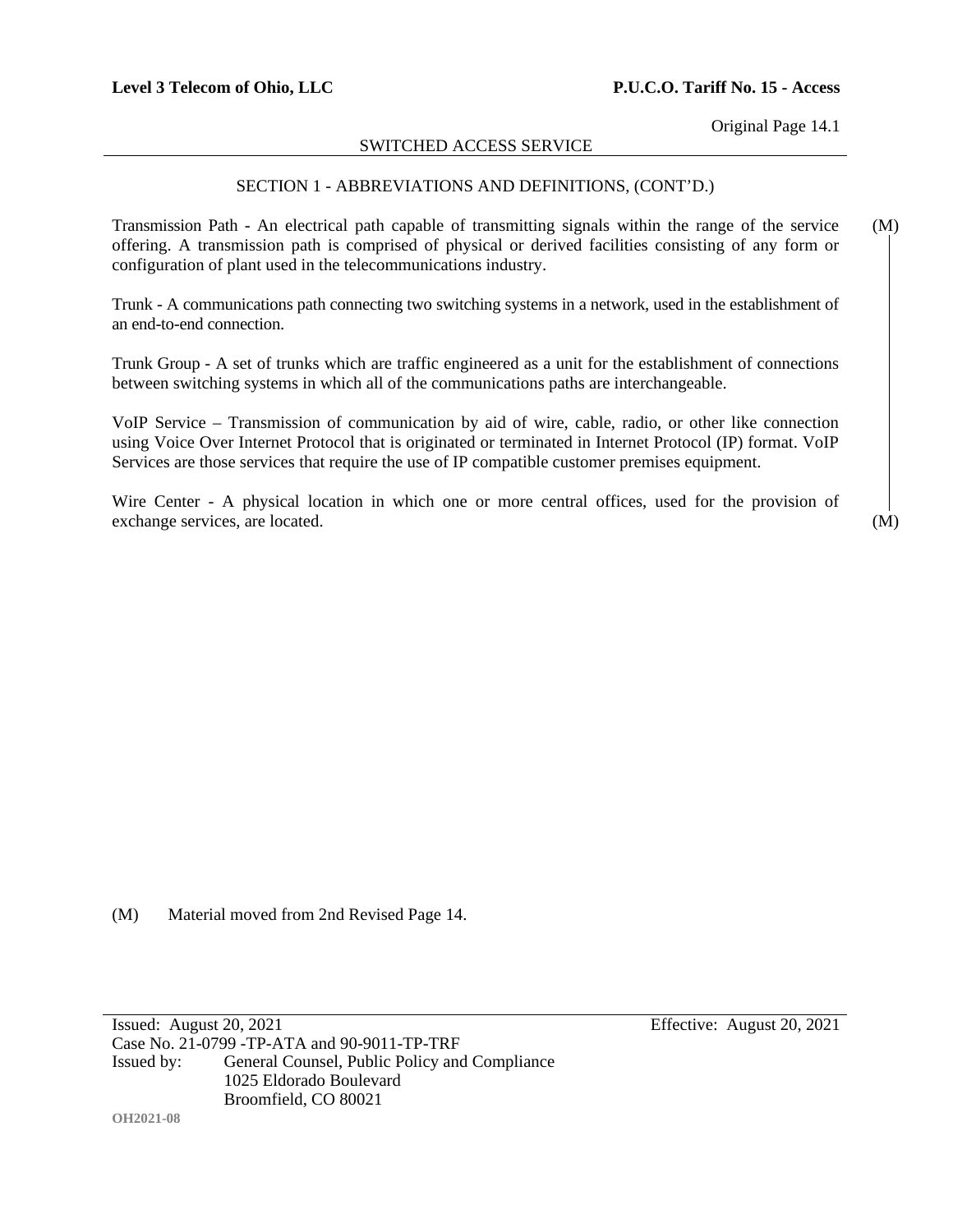#### SECTION 3 - SWITCHED ACCESS SERVICE

#### 3.1 General

**OH2021-08**

Switched Access Service, which is available to Customers for their use in furnishing their services to end users, provides a two-point electrical communications path between a Customer's premises and an end user's premises. It provides for the use of common and dedicated terminations, switching and trunking facilities, and for the use of common subscriber plant of the Company. Switched Access Service provides for the ability to originate or terminate calls from an end user's premises to a Customer's premises in the LATA where it is provided. When the Customer is a CMRS provider, Switched Access Service rates apply for all interMTA traffic.

Switched Access Service is also available to pass calls between a Customer's premises and the premises of another carrier, including a CMRS provider.

**As established in the 8YY Access Charge Reform (FCC 20-143), existing tandem switching charges and transport charges for originating 8YY traffic are eliminated and a single joint tandem switched access service rate element for 8YY originating access service is established as 8YY Joint Tandem Switched Transport.**

Arrangements for indirect or direct interconnection by Local Exchange Carriers, Competitive Local Exchange Carriers, Wireless Providers (Commercial Mobile Radio Services (CMRS) and Personal Communications Services (PCS)) with the Company's facilities for the completion of local traffic will be negotiated on a case by case basis, pursuant to Sections 251 and 252 of the Communications Act.

#### 3.1.1 Ordering Conditions

Except as provided elsewhere in this tariff, all services offered under this tariff will be ordered using an ASR. The format and terms of the ASR will be as specified in the industry Access Service Order Guidelines (ASOG), unless otherwise specified herein.

Issued: August 20, 2021 Effective: August 20, 2021 Case No. 21-0799 -TP-ATA and 90-9011-TP-TRF Issued by: General Counsel, Public Policy and Compliance 1025 Eldorado Boulevard Broomfield, CO 80021

(N) (N)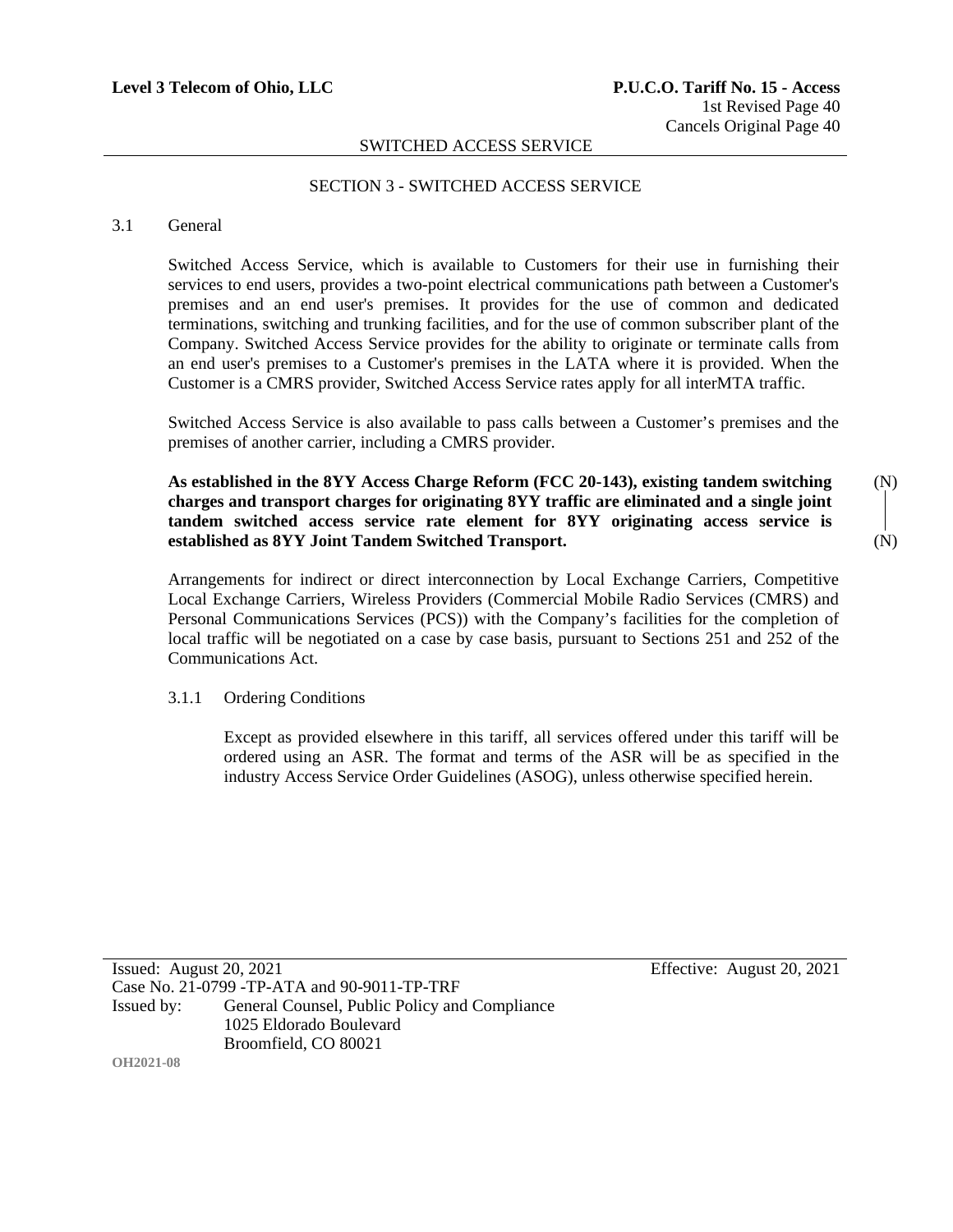#### SECTION 4 - RATES AND CHARGES, (CONT'D.)

#### 4.1 Switched Access Service, (Cont'd.)

4.1.1 Cincinnati Rates and Charges, (Cont'd.)

D. Direct Connect Charges:

|    | <b>Entrance Facility</b>             | <b>Monthly Recurring Charge</b> |     |
|----|--------------------------------------|---------------------------------|-----|
|    | $2$ -wire                            | See FCC Tariff No. 5            | (1) |
|    | 4-wire                               | See FCC Tariff No. 5            |     |
|    | per DS1                              | See FCC Tariff No. 5            |     |
|    | per DS3                              | See FCC Tariff No. 5            |     |
| E. | <b>Switched Access Rate Elements</b> |                                 |     |
|    |                                      | Access Rate Per Minute of Use   |     |
|    | <b>D</b> ate Element                 |                                 |     |

| Local Switching (Terminating)     | See FCC Tariff No. 5 | (T) |
|-----------------------------------|----------------------|-----|
| -Non-Toll Free                    | \$0.0048305*         | (C) |
| -Toll Free                        | \$0.0048305*         | (C) |
| Local Switching (Originating)     |                      |     |
| Carrier Common Line (Terminating) | \$0.0000000          |     |
| Carrier Common Line (Originating) | \$0.0000000          |     |
| NAIC LICHICHI                     |                      |     |

\*Consists of Local Switching and Shared Trunk Port \*\*Consists of Tandem Switching and Tandem Multiplexing

(M) Material moved to Original Page 55.1 of this section.

Issued: August 20, 2021 Effective: August 20, 2021 Case No. 21-0799 -TP-ATA and 90-9011-TP-TRF Issued by: General Counsel, Public Policy and Compliance 1025 Eldorado Boulevard Broomfield, CO 80021

(M)

(M)

**OH2021-08**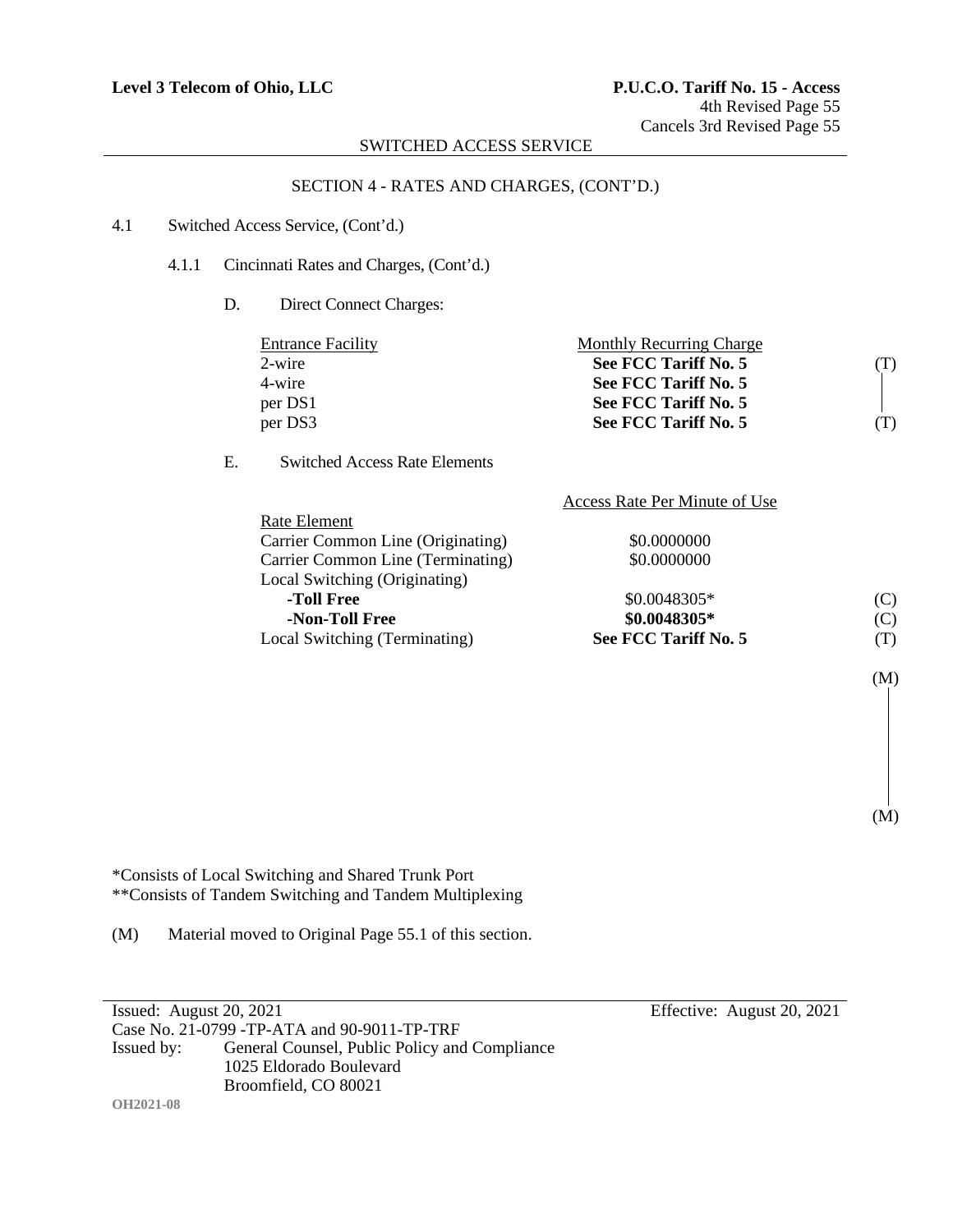Original Page 55.1

(M)

#### SWITCHED ACCESS SERVICE

#### SECTION 4 - RATES AND CHARGES, (CONT'D.)

#### 4.1 Switched Access Service, (Cont'd.)

4.1.1 Cincinnati Rates and Charges, (Cont'd.)

#### F. Tandem Switching and Transport Elements

| Access Rate Per Minute of Use                                                                |                                             |                      |            |
|----------------------------------------------------------------------------------------------|---------------------------------------------|----------------------|------------|
|                                                                                              | Originating<br>Non-Toll Free <sup>[1]</sup> | Terminating          |            |
| <b>Transport</b><br>Termination (each), per minute                                           | \$0.000600                                  | See FCC Tariff No. 5 | (T)        |
| Facility, per minute per mile                                                                | \$0.001170 ( $\circledcirc$ 10 miles)       | See FCC Tariff No. 5 |            |
| <b>Interconnection Charge</b>                                                                | \$0.000000                                  | See FCC Tariff No. 5 |            |
| Tandem Switching, per minute                                                                 | $$0.002241**$$                              | See FCC Tariff No. 5 | (T)        |
| <b>Access Rate Per</b><br><b>8YY Joint Tandem Switched Transport</b><br><b>Minute of Use</b> |                                             |                      | (M)<br>(N) |
| -Originating Toll Free [1]                                                                   |                                             | \$0.001              | (N)        |

\*Consists of Local Switching and Shared Trunk Port

\*\*Consists of Tandem Switching and Tandem Multiplexing

| <sup>[1]</sup> Pursuant to FCC 20-143, separate rate elements for Toll Free and Non-Toll Free originating | (N) |
|-----------------------------------------------------------------------------------------------------------|-----|
| transport services were established. The Originating Toll Free rate element for combined                  |     |
| transport services is displayed as 8YY Joint Tandem Switched Transport.                                   | (N) |

(M) Material moved from 4th Revised Page 55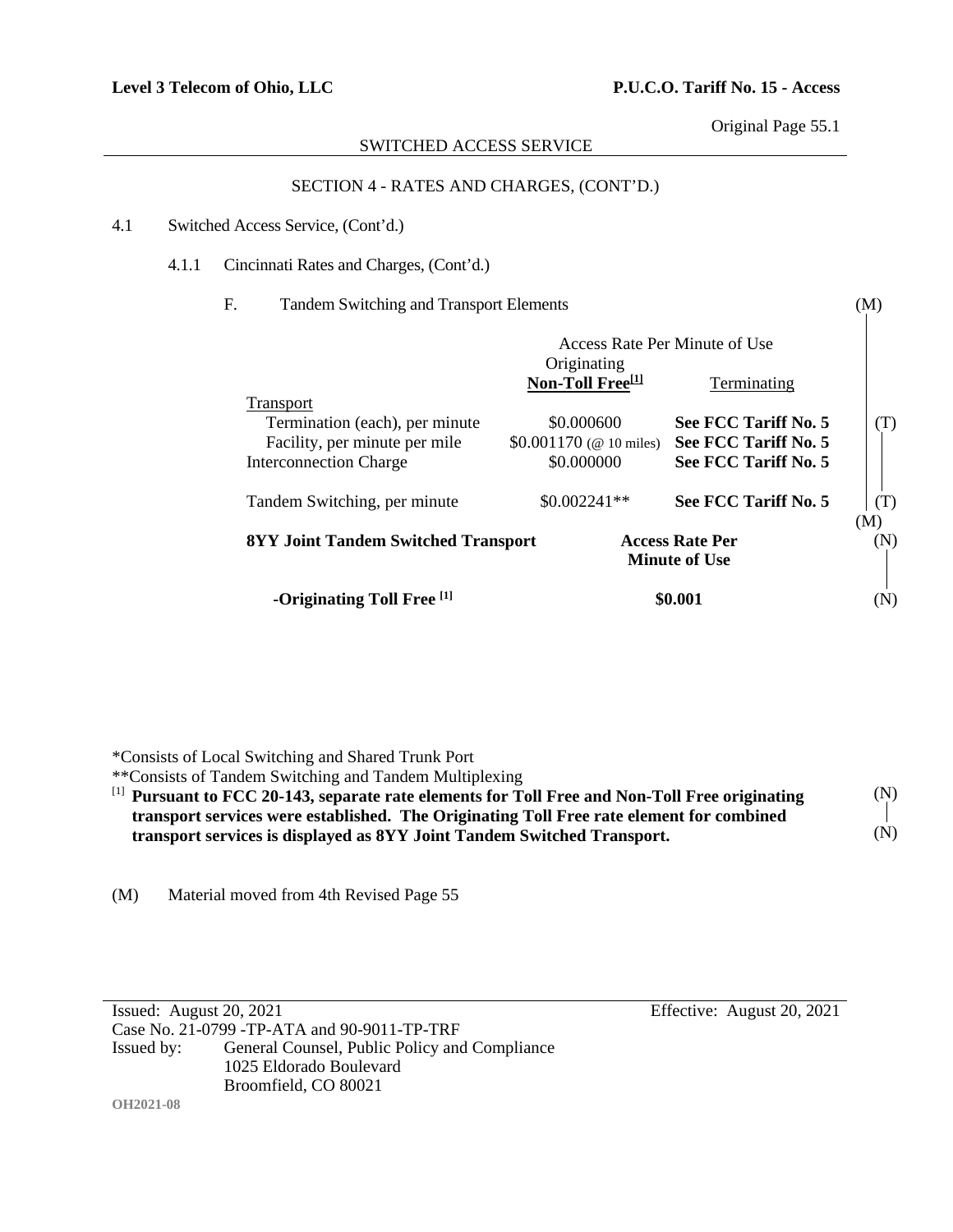#### SECTION 4 - RATES AND CHARGES, (CONT'D.)

| 4.1 |       |    | Switched Access Service, (Cont'd.)                                                                                                            |                               |     |
|-----|-------|----|-----------------------------------------------------------------------------------------------------------------------------------------------|-------------------------------|-----|
|     | 4.1.1 |    | Cincinnati Rates and Charges, (Cont'd.)                                                                                                       |                               |     |
|     |       | G. | Direct-Trunked Transport                                                                                                                      |                               | (M) |
|     |       |    | Provided on an Individual Basis                                                                                                               |                               | (M) |
|     |       | Η. | <b>Other Switched Access Charges</b>                                                                                                          |                               |     |
|     |       |    | <b>Rate Element</b>                                                                                                                           | <b>Access Rate</b>            |     |
|     |       |    | A. 8XX Toll Free Data Base<br>8XX CIC or POTS Query - per Query                                                                               | \$0.002391                    |     |
|     |       |    | B. LRN Query of Last Resort – per Query                                                                                                       | \$0.06                        |     |
|     |       |    | C. BNA (Billing Name & Address) per 10-digit ANI requested                                                                                    | \$0.20                        |     |
|     |       |    | D. Media Options Charges<br>Electronic Data Transfer (per record transferred)<br>CD or Email, per record<br>Invoice Provisioning, per invoice | \$0.003<br>\$0.003<br>\$15.00 |     |
|     |       |    | E. Automatic Number Identification (ANI)<br>Per ANI delivered                                                                                 | \$0.00008                     |     |

(M) Material moved from Page 55 of this section.

Issued: August 20, 2021 Effective: August 20, 2021 Case No. 21-0799 -TP-ATA and 90-9011-TP-TRF<br>Issued by: General Counsel, Public Policy and General Counsel, Public Policy and Compliance 1025 Eldorado Boulevard Broomfield, CO 80021 **OH2021-08**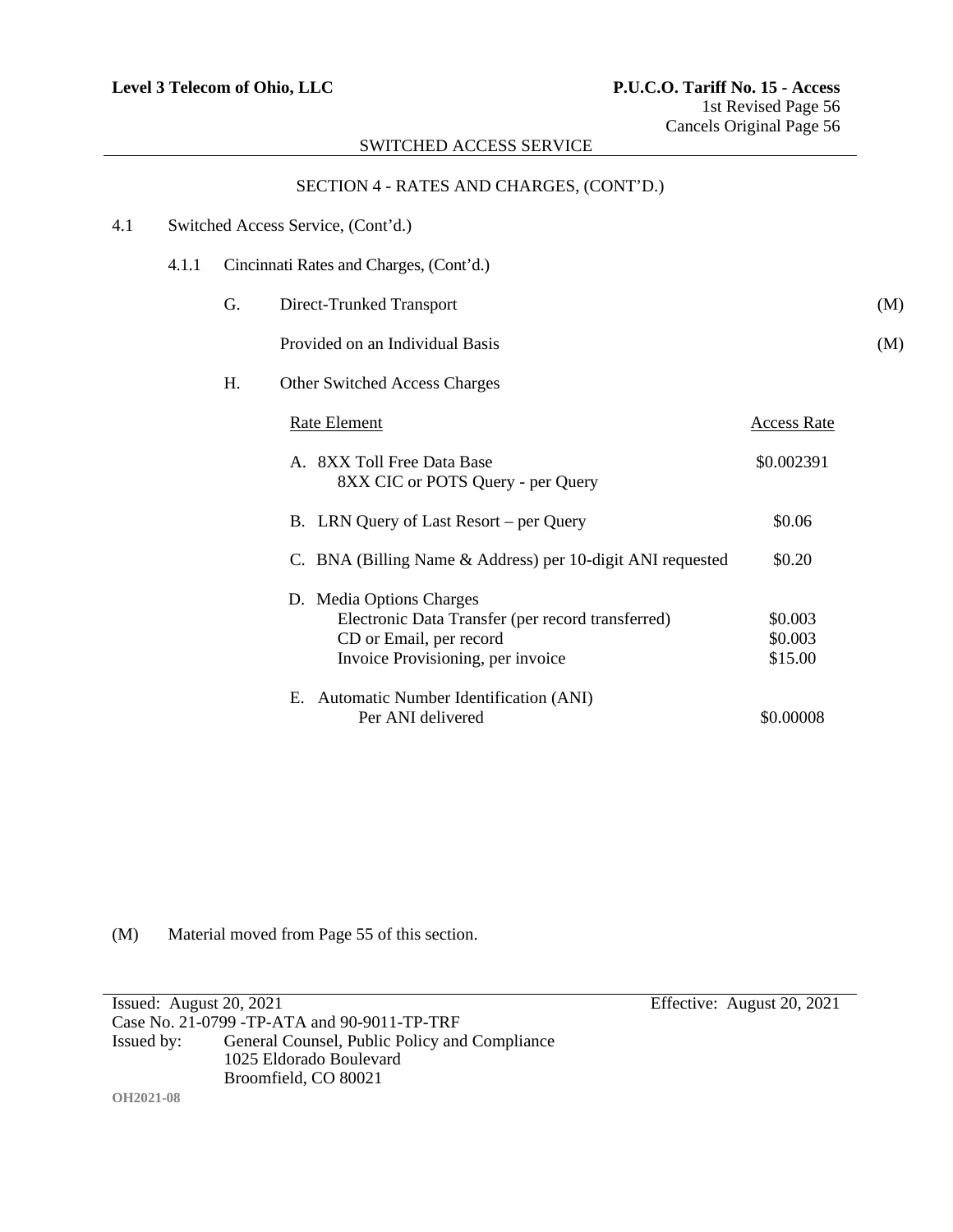## SECTION 4 - RATES AND CHARGES, (CONT'D.)

#### 4.1 Switched Access Service, (Cont'd.)

- 4.1.2 Columbus and Dayton, (Cont'd.)
	- D. Direct Connect Charges:

| <b>Entrance Facility</b> | Monthly Recurring Charge |  |
|--------------------------|--------------------------|--|
| 2-wire                   | See FCC Tariff No. 5     |  |
| 4-wire                   | See FCC Tariff No. 5     |  |
| per DS1                  | See FCC Tariff No. 5     |  |
| per DS3                  | See FCC Tariff No. 5     |  |
|                          |                          |  |

#### E. Switched Access Rate Elements

|                                   | Access Rate Per Minute of Use |     |
|-----------------------------------|-------------------------------|-----|
| Rate Element                      |                               |     |
| Carrier Common Line (Originating) | See FCC Tariff No. 5          | (T) |
| Carrier Common Line (Terminating) | See FCC Tariff No. 5          |     |
| Local Switching (Originating)     | See FCC Tariff No. 5          |     |
| Local Switching (Terminating)     | See FCC Tariff No. 5          | (T) |

#### F. Tandem Switching and Transport Elements

| -Originating Toll Free [1]                                          | \$0.001                                                        | (N) |
|---------------------------------------------------------------------|----------------------------------------------------------------|-----|
| <b>8YY Joint Tandem Switched Transport</b>                          | <b>Access Rate Per</b><br><b>Minute of Use</b>                 | (N) |
| Tandem Switching, per minute                                        | See FCC Tariff No. 5                                           | (T) |
| <b>Interconnection Charge</b>                                       | See FCC Tariff No. 5                                           |     |
| Facility, per minute per mile $(\mathcal{Q})$<br>10 miles - Dayton) | See FCC Tariff No. 5                                           |     |
| Facility, per minute per mile $(\omega)$<br>10 miles - Columbus)    | See FCC Tariff No. 5                                           |     |
| <b>Transport</b><br>Termination (each), per minute                  | See FCC Tariff No. 5                                           | (T) |
|                                                                     | Access Rate Per Minute of Use<br>(Originating and Terminating) |     |

[1] **Pursuant to FCC 20-143, separate rate elements for Toll Free and Non-Toll Free originating transport services were established. The Originating Toll Free rate element for combined transport services is displayed as 8YY Joint Tandem Switched Transport.** (N) (N)

| Issued: August $20, 2021$ |                                               | Effective: August 20, 2021 |
|---------------------------|-----------------------------------------------|----------------------------|
|                           | Case No. 21-0799 - TP-ATA and 90-9011-TP-TRF  |                            |
| Issued by:                | General Counsel, Public Policy and Compliance |                            |
|                           | 1025 Eldorado Boulevard                       |                            |
|                           | Broomfield, CO 80021                          |                            |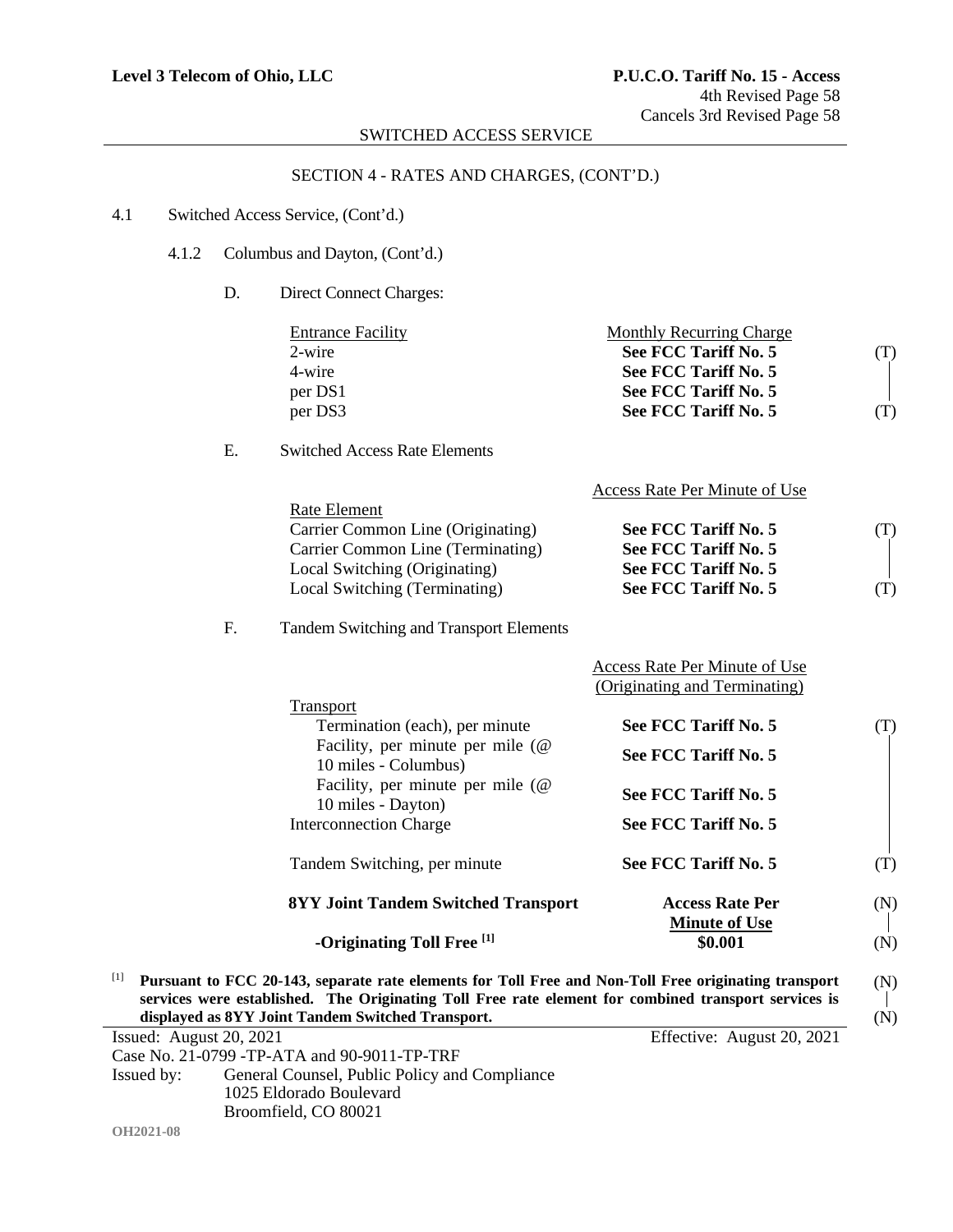# SECTION 4 - RATES AND CHARGES, (CONT'D.)

| 4.1 |       |    | Switched Access Service, (Cont'd.)                                                                                                            |                               |     |
|-----|-------|----|-----------------------------------------------------------------------------------------------------------------------------------------------|-------------------------------|-----|
|     | 4.1.1 |    | Columbus and Dayton Rates and Charges, (Cont'd.)                                                                                              |                               |     |
|     |       | G. | Direct-Trunked Transport                                                                                                                      |                               | (M) |
|     |       |    | Provided on an Individual Case Basis.                                                                                                         |                               | (M) |
|     |       | H. | Other Switched Access Charges                                                                                                                 |                               |     |
|     |       |    | <b>Rate Element</b>                                                                                                                           | <b>Access Rate</b>            |     |
|     |       |    | A. 8XX Toll Free Data Base<br>8XX CIC or POTS Query - per Query                                                                               | \$0.002304                    |     |
|     |       |    | B. LRN Query of Last Resort – per Query                                                                                                       | \$0.06                        |     |
|     |       |    | C. BNA (Billing Name & Address) per 10-digit ANI requested                                                                                    | \$0.20                        |     |
|     |       |    | D. Media Options Charges<br>Electronic Data Transfer (per record transferred)<br>CD or Email, per record<br>Invoice Provisioning, per invoice | \$0.003<br>\$0.003<br>\$15.00 |     |
|     |       |    | E. Automatic Number Identification (ANI)<br>Per ANI delivered                                                                                 | \$0.00008                     |     |

(M) Material moved from 4th Revised Page 58 of this section.

| Issued: August $20, 2021$                    |                                               | Effective: August 20, 2021 |
|----------------------------------------------|-----------------------------------------------|----------------------------|
| Case No. 21-0799 - TP-ATA and 90-9011-TP-TRF |                                               |                            |
| Issued by:                                   | General Counsel, Public Policy and Compliance |                            |
|                                              | 1025 Eldorado Boulevard                       |                            |
|                                              | Broomfield, CO 80021                          |                            |
| <b>OH2021-08</b>                             |                                               |                            |